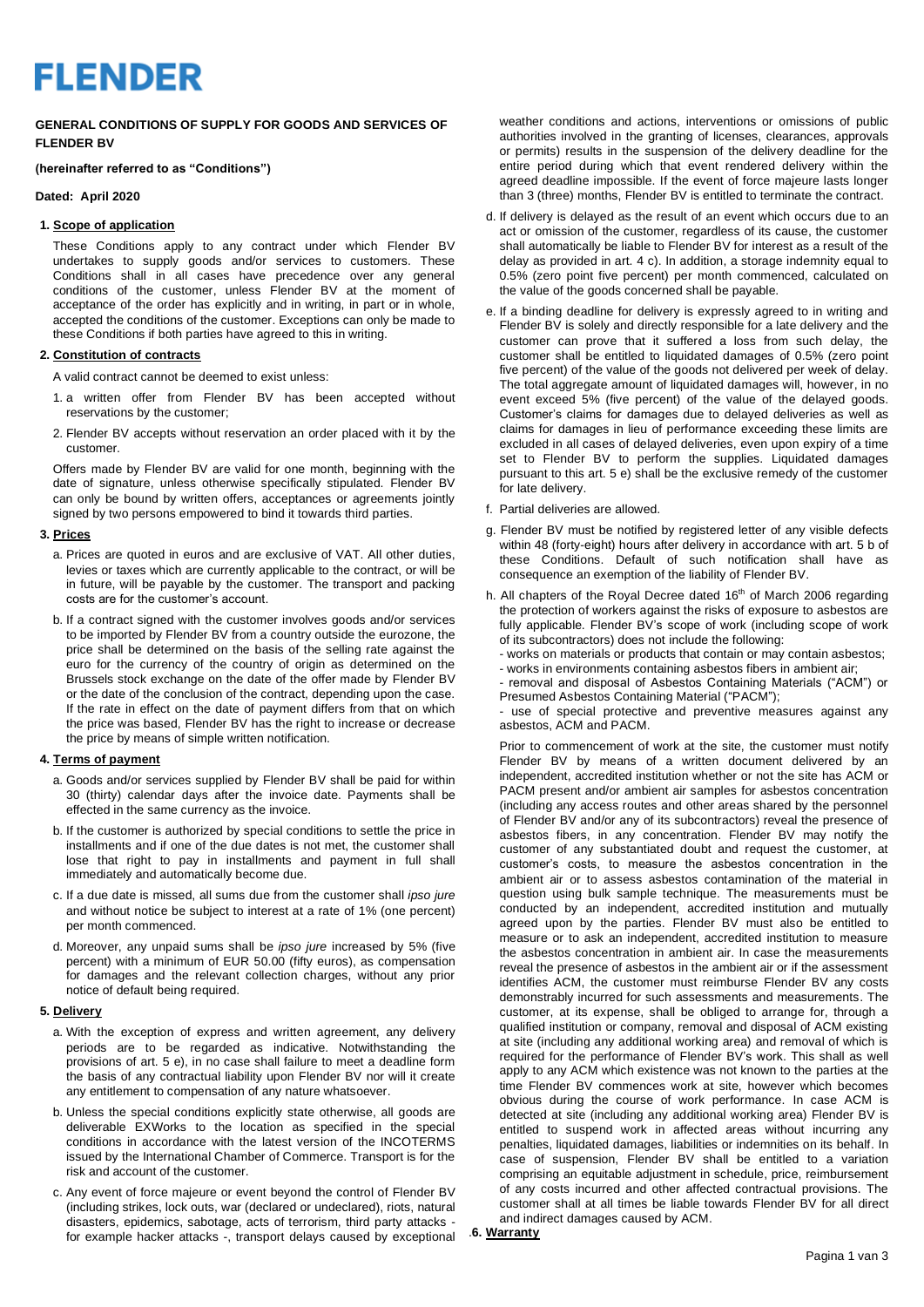- a. The warranty period for defects is 12 (twelve) months starting from the date of delivery.
- b. After the end of the warranty period, Flender BV shall not be obliged to take any action in response to any claim of any kind based on the warranty. If the claim under the warranty is made within the period allowed, Flender BV may at its discretion either repair items delivered acknowledged as defective or replace them, wholly or in part. Costs incurred for disassembly and assembly of the goods supplied are for the customer's account. If the repair is not performed on the original site of delivery Flender BV may additionally charge transport costs and travel and accommodation expenses. Flender BV may request that an item needing repair be returned to its address or to an address, specified by it free of charge. Flender BV is entitled to rectify defects on its own initiative. The warranty period for repaired or replaced equipment expires at the same time as the period applicable to the original warranty on the original delivery, but shall not be less than 6 (six) months and not more than a period of 18 (eighteen) months from the delivery date.
- c. Flender BV shall not be liable for a defect a) if the customer or a third party carries out modifications or repairs to the goods and/or services delivered without prior authorization from Flender BV, b) if the customer has not immediately taken all appropriate steps to mitigate a damage caused by a defect, c) if the customer prevents Flender BV from remedying a defect, d) if the customer uses the goods or services for any other purpose than the purpose for which it was designed, e) if the customer failed to install and incorporate any enhancements provided by Flender BV which corrects such defect, f) if the defect results from normal wear and tear and consumables.
- d. If software is defective, Flender BV shall only be obliged to provide the customer with an updated version of the software in which the defect has been remedied when such updated version is reasonably available from Flender BV or, if Flender BV is only licensee, from Flender BV's licensor. If the software has been modified or individually developed by Flender BV, Flender BV shall in addition provide the customer with a workaround or other interim corrective solution until the provision of an updated version of the software, if such workaround or interim solution is feasible at reasonable expense and if otherwise the customer's business operations would be substantially impeded.
- e. For all sales of goods, the warranty for hidden defects in the sense of Articles 1641-1649 of the Civil code is limited to any hidden defect that:
	- (i) renders the goods impossible to use for their intended purpose; and
	- (ii) has been notified by registered mail within 5 (five) working days after its date of discovery or the date on which it should have been discovered.

The regulations of paragraphs a), b) c) and d) above also apply to hidden defects as defined above.

#### **7. Limitation of liability**

- a. Flender BV rejects all liability for any damage as a result of a lack of supervision or maintenance, shocks, damp, corrosion, contamination, heating or as a result of the goods being used for purposes other than what they are intended for.
- b. Flender BV shall in no case be liable for loss of profit or revenue, loss of production, loss of use (definitively or temporarily), financial losses, cost of capital, loss of interest, loss of information and (digital) data, damages based on contracts between the customer and third parties, any indirect and immaterial damages, irrespective of the legal grounds upon which the customer's claim is based.
- c. Flender BV's aggregate liability in connection with the scope of application of these Conditions for both contractual and extracontractual damages is in all cases limited to the amount of EUR 250.000 (two hundred fifty thousand euros) or the sales price, whichever is lower.

#### **8. Transfer of ownership**

Flender BV retains ownership of the sold goods until the customer has fulfilled all its obligations, including the paying of interest, compensation for damages and costs if applicable. Until that time the customer shall not offer goods as surety or sell them on.

## **9. Termination**

Any failure by the customer to perform any of its obligations, including as a result of liquidation, bankruptcy, suspension of payment, application for receivership or when the customer meets the conditions for bankruptcy, including failure to pay any amount on its due date, entitles Flender BV to terminate all contracts with customer with immediate effect by sending a registered letter addressed to the customer, without Flender BV owing any compensation for damages. Termination renders it obligatory for the customer to return all equipment which has been delivered to it prior to termination. As set forth in this article, Flender BV shall be entitled to claim damages of not less than 20% (twenty percent) of the value of the order that will be paid by the customer upon first request of Flender BV, notwithstanding Flender BV's right to claim for actual damages.

#### **10. Additional securities**

If it appears that there is any doubt of any nature whatsoever relating to the customer's creditworthiness, Flender BV is entitled to demand that the customer offers corporate or personal guarantees, even if the contract originally signed did not mention such provision. The customer must furnish such guarantees within a reasonable period of time. If the customer does not provide the guarantees requested within that period of time, Flender BV may exercise the option of declaring the contract automatically terminated with immediate effect as mentioned in article 9.

#### **11. Intellectual property rights**

- a. All copyright, trademarks, patents and other intellectual property rights relating to the goods and services supplied shall remain at all times the sole and exclusive property of Flender BV and cannot be transferred to third parties without the prior written consent of Flender BV. Flender BV grants the customer a non-exclusive, non-transferable license to the use of drawings and other technical and commercial documents delivered to it under the contract.
- b. Flender BV' software is licensed according to individual licensing conditions or according to the applicable end user license agreement ('EULA') which will be provided together with the software. Such license is non-exclusive, non-transferable, and non-sub licensable. Flender BV' software shall be made available in object code on a data storage medium previously agreed upon. Source codes of any kind shall be supplied only if an express agreement to this effect has been concluded. The customer shall not modify or reverse engineer any software. Any standard software available on the market, which may be supplied by Flender BV, shall be integrated into the goods or as the case may be, handed over to the customer or ultimate recipient together with relating documentation as it has been delivered by the third party supplier. As for said standard software the relevant licensing conditions of the third-party suppliers concerned shall apply exclusively. In case the software contains Open Source Software ('OSS'), this will be communicated to the customer. The customer is entitled to use the OSS according to the license conditions applicable to the OSS.
- c. Drawings and other technical and commercial documents delivered to the customer under the contract may only be used for the agreed purposes and may only be copied or passed on to third parties with the specific written consent of Flender BV.
- d. Flender BV shall in the event of an intellectual property infringement either replace the goods and services that are subject to the infringement by goods and services that are not infringing or recover the goods and services and reimburse the price to the customer. This article shall constitute the entire and full liability of Flender BV in the event of an infringement of intellectual property rights.

## **12. Non-disclosure**

All information exchanged between the parties with respect to these Conditions and the contract shall be treated strictly confidential, may not disclosed to third parties in any manner whatsoever and will be used exclusively for the purpose of the contract. This obligation remains applicable for a period of 10 (ten) years after the contract has expired or has been terminated for whatever reason. This section shall not apply to information which is (i) publicly known, (ii) already known to the recipient; (iii) disclosed to a third party without restriction; (iv) independently developed; or (v) disclosed pursuant to legal requirement or court decision. Subject to the foregoing, Flender BV may disclose customer's confidential information to its subcontractors and affiliates. For the purposes of these Conditions, "affiliate" means any legal entity which is directly or indirectly controlled by Flender GmbH.

#### **13. Transferability**

The customer is not permitted to transfer its rights and obligations, partly or in full, under these Conditions to third parties without prior written permission from Flender BV. Similarly, permission is required from